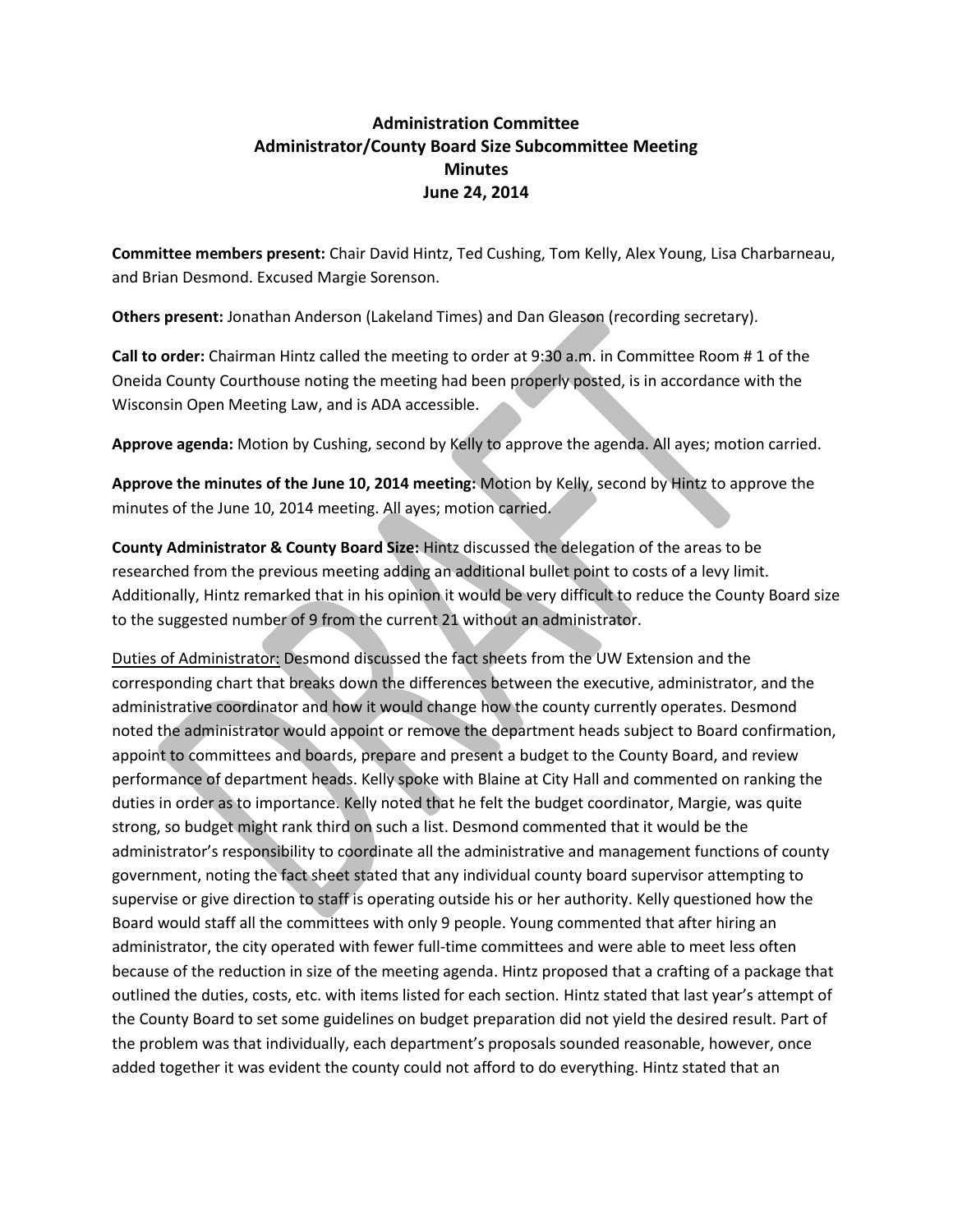administrator might be in a better position to work through it and cut the budget if necessary. Kelly added that an administrator would be required to give the board a yearly "State of the County".

Cost of Administrator: Hintz stated he prepared a draft estimate of what it might cost to hire an administrator and sought agreement on what a ballpark figure might be so they could weigh the expected cost against the benefits and the levy limit. The initial estimate of \$250,000 included the administrator's base salary and labor burden, an administrative assistant base salary and labor burden, office space, and equipment. Cushing questioned if allowances for a vehicle and professional organizations were included; noting the cost could grow past the \$300,000 level. Kelly asked if it would be feasible to add an additional person in the clerk's office that could overlap with the administrator's office. Young stated that there would likely be confidentiality issues that would likely preclude the blending of the offices. Cushing cited the UW Extensions report that expressly states that the administrator is to stay out of the business of other elected officials including the clerk. Hintz stated that he would like to settle on a preliminary figure. The committee agreed the figure of \$250,000 would be a good starting point based on qualifications and certifications. Charbarneau pointed out an administrator should be on contract.

Pros and Cons of Administrator: Young stated he assembled a list of both advantages and disadvantages, but did not attach associated costs or savings since it would be difficult to estimate. Young noted the advantages to be; run the county like a business, free up elected officials to focus on policy rather than day-to-day operations, administrative expertise and specialization in public administration, and provide clear lines of authority and accountability both with responsibility for projects in making it easier for the public to deal with one office as opposed to many departments. Young added administrators are held to professional standards rather than the partisan/parochial concerns of an elected official, foster cooperation between political parties and administrators are educated and trained in the current county management and state and federal laws. Young cited an instance in which the City Administrator was able to sort a tax issue that would have likely had an impact of \$250,000 if not resolved. Young also added many professional services can often be done by an administrator rather than paying outside sources. Young recommended looking at counties that have recently made the transition to get an idea of how their reliance on outside professional services has changed to help estimate a cost benefit. Young concluded the advantages by adding an administrator would improve responsiveness to both other county officials and community leaders by having one point of contact, rather someone from the outside who does not understand the committee and/or department structure. Hintz agreed it would be difficult to assign a dollar value to certain benefits. Young proposed examining the savings other counties have experience. Cushing stated that proving it will save money in the long run would be the single most difficult task. Cushing stated he was not against change but having an administrator does not guaranty the county will be better run, adding that Oneida County currently ranks in the top 5 counties in the state in terms of financial stability. Hintz pointed out that regardless of long-term savings, it would be difficult to find the projected \$250,000 of initial cost in the budget. Cushing posed the question of what programs or services might have to be cut in order to find the \$250,000. Hintz stated that only about \$15 million of the \$50 million budget is tax levied dollars with the other \$35 million coming from grants and other sources. Young addressed the perception that staff is not as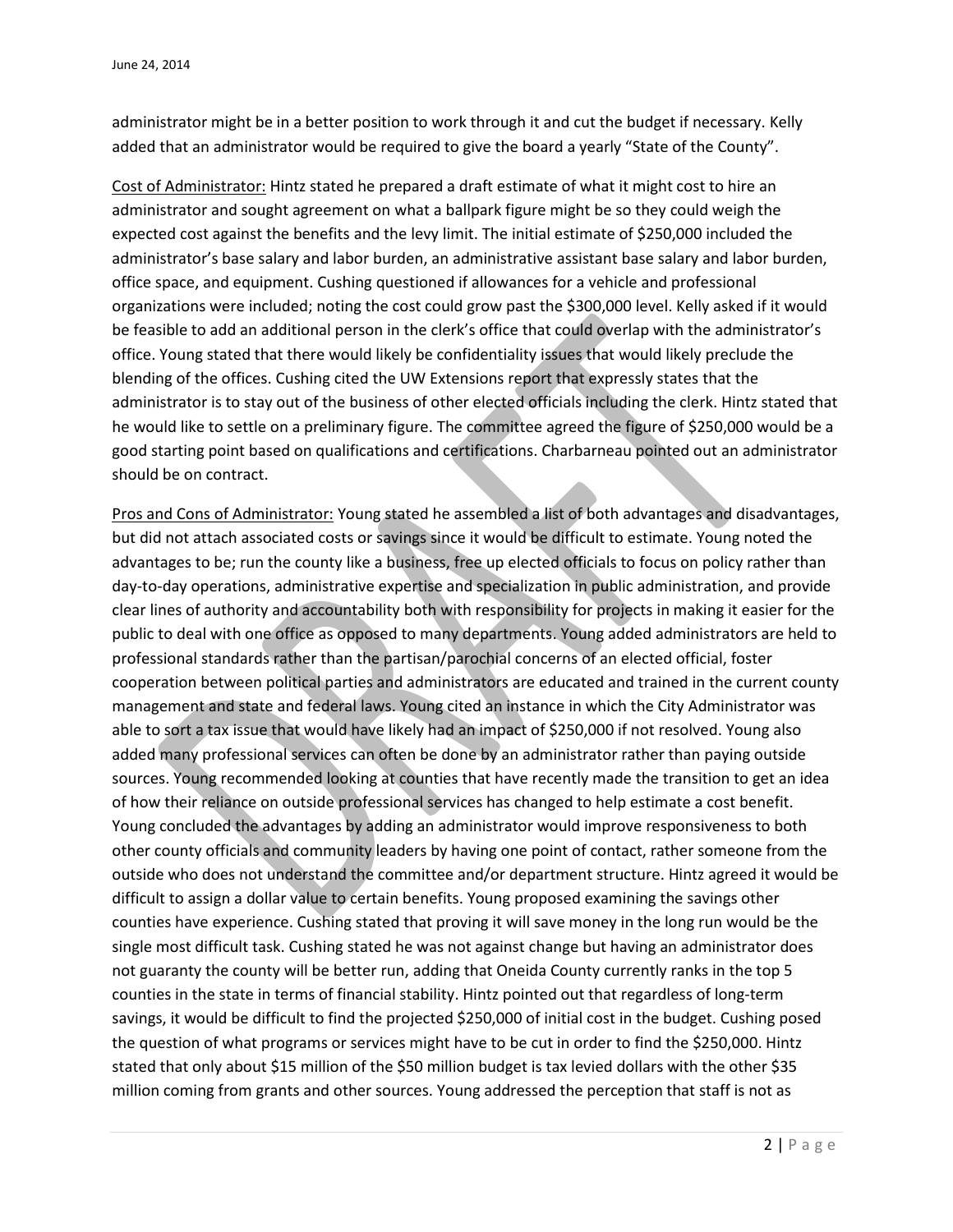accountable or responsive to citizens as an elected position, but countered that having a full time person running the show they can oversee all the different areas and probably be more efficient. Young also discussed the board having more freedom and time to focus on strategy and policy even though there might be the perception that authority is being taken away from elected officials. Cushing noted that everything an administrator does must be approved by the board. Kelly noted that an administrator is not elected and therefore would not be political. Cushing added in his opinion although an administrator's politics don't have to do with the public, they do have to do with the politics of board makeup itself. Young discussed the City Administrator's ability to function removed from the politics. Cushing discussed the effectiveness of the county in dealings with both the WPS building and Printpack without an administrator.

Other Issues – County Coordinator History: Charbarneau discussed the history of the county coordinator beginning in the fall of 2005 when the Labor Relations Committee and the County Board Chair had been to some training and where talking about the benefits of having some sort of an administrator. In 2006 they eliminated the Human Resources Director position and created a hybrid position of county coordinator. The county coordinator shared many of the same duties of an administrator, however, didn't necessarily have the authority. Positive things that came out of the position have been maintained such as department head meetings and things with the efficiency team. In 2011 there was a consensus by the Labor Relations Committee that then went to the County Board that the county coordinator position wasn't really doing what it was hoped it would do. The county coordinator position was eliminated, the county returned to the previous setup and the Human Resources Director position was reestablished leaving some of those duties with the Human Resources Director position. Young stated although he was not with the county at the time, he thought the position might have come up short do to a lack of authority and position specific qualifications not being required. Young then revisited the levy issue noting the city allocated the cost across departments in order to equitably distribute administrative costs. Young stated that depending on the rules governing the funds, the county might be able to reduce the percentage of cost that would need to be tax levy funded. Cushing added that department chairmen could be responsible for determining what percentage of a county administrator's time will be spent in each department and therefore each department would be accountable for a certain percentage of the \$250,000. Young discussed the city's formula which used a hybrid between operational budget of the department and the number of full time staff; however, it may make sense to include capital expenditures as well. Cushing agreed that the previous attempt was not a full-fledged attempt and anybody who would read the job description of what was proposed verses what was had would come to the same conclusion. Hintz agreed, but noted the argument would still need to be faced. Desmond noted that the Board and Labor Relations Committee did not want to go so far as to give up everything you are delegating to a county administrator which is why the hybrid position was created. Cushing stated that it went back to how the package would be sold to the County Board and the effect on the authority of the supervisors. Charbarneau asked how the City handled the administrative cost allocation since a portion of grant money is already allocated to administrative services. Charbarneau questioned if an additional portion of departments grant funding is allocated to an administrator, might the department be eligible for money that they are not getting or would the department need to find the money within the existing budget. Hintz thought perhaps both.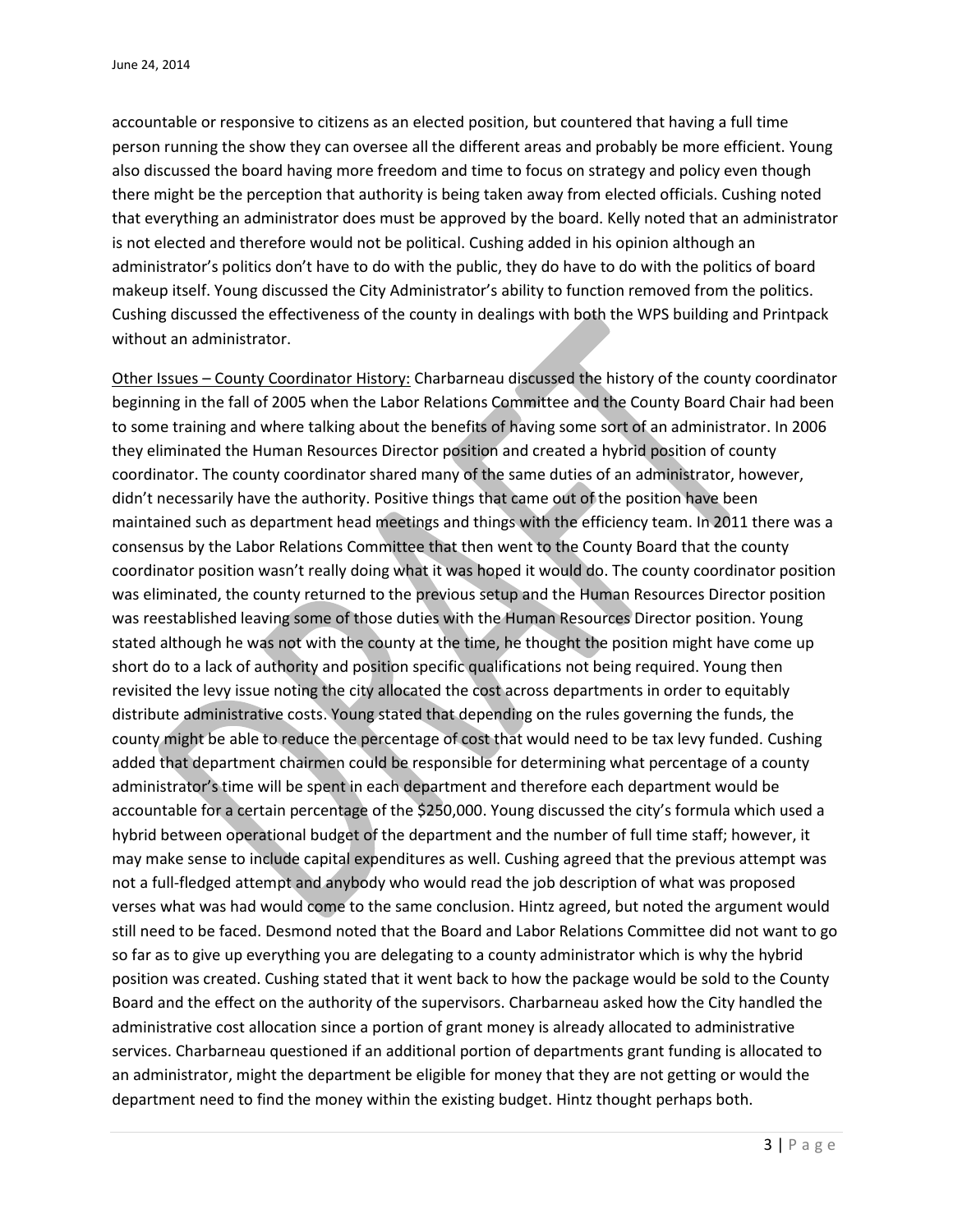Redistricting Update: Charbarneau stated she had contacted Andy Faust from North Central Wisconsin Regional Planning Commission (NCWRPC) regarding redistricting. Faust stated in an email that it would be difficult to reduce the size of the County Board during the decade before the next census since they are unable to change the existing ward boundaries. However; it is possible to cut the Board size in half by combining districts in order to create equal population districts, and maybe take three meetings to accomplish. Hintz stated that a reduction in the number of supervisors and consolidation of committees might reduce cost associated with mileage and per diems. Desmond noted that if you hire an administrator then the day-to-day operations would be handled by the administrator. Kelly commented that the committees might be consolidated along the way after the administrator has been in place for a couple of years. Young stated he feels that they are 2 separate issues and that they really don't belong tied to each other. Cushing commented that Hintz was in charge of the committee responsible for reducing the size of the Board and could not reduce it to 19. Young questioned the reason for wanting to cut the County Board size because the cost savings would be insignificant. Cushing expressed concern that reducing the County Board size will result in diluted representation.

**Impact on Current Work Process:** Desmond discussed the effects on the hiring of department heads being subject to County Board approval, annual reviews would be changed on the heels of a recent change, the administrator would be overseeing all operations as opposed to needing to wait until a committee meeting, county board supervisors would be free to focus on policy, budget process might become more streamlined, and appointment of committees are made by the administrator. Cushing asked if there is any room in the statues to how strict the duties are. Desmond stated that statues are strictly defined and that's why the county previously opted for the county coordinator position. Young commented having an administrator did help streamline the city's budget process. Desmond noted that, for the better, there could be unforeseen changes in way an administrator would want to run the county and policies that could be implemented. Hintz listed areas that an administrator might be of help including cell phone contracts for the county, real estate transactions, and planning for office space with others developing overtime. Young stated that the consideration should be given to what are the areas of expertise such as engineering/public works or looking for someone with a strong financial background in terms of the needs of Oneida County.

## **Future meeting dates:**

July 8, 2014, 9:30 a.m. July 22, 2014 1:30 p.m.

**Future agenda topics:** Continue with current bullet points, discuss visitation with counties that have transitioned to a county administrator position, discuss development of a rough draft of a package to review with Mort McBain for either the July 22 or the early August meeting.

## **Public Comments:** none

**Adjournment:** Motion to adjourn by Cushing, seconded by Kelly. All ayes; motion carried. Meeting adjourned at 10:45 a.m.